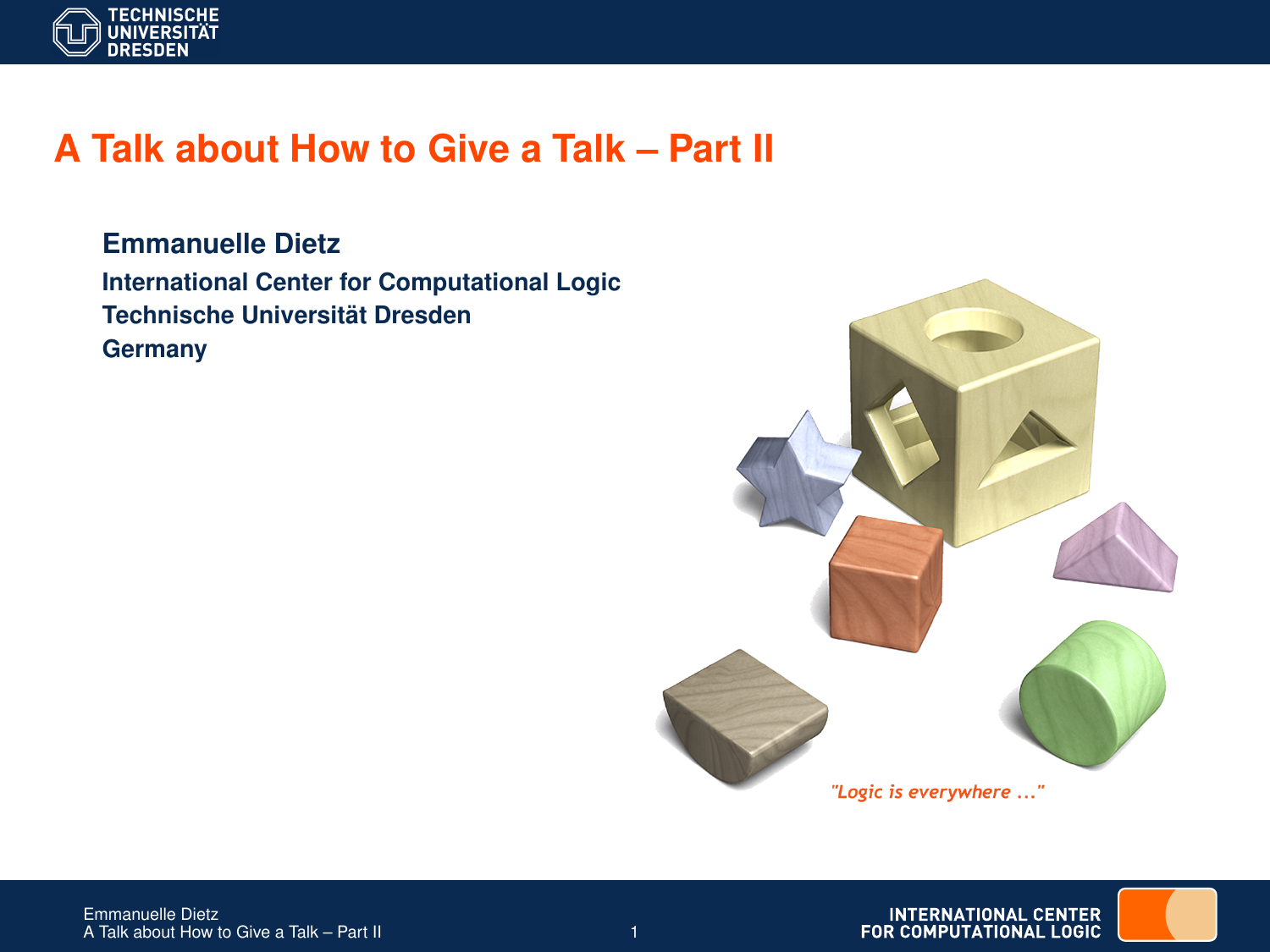

### **Overview**

**Part I How to conceive and prepare a talk**

**Part II How to present the talk**

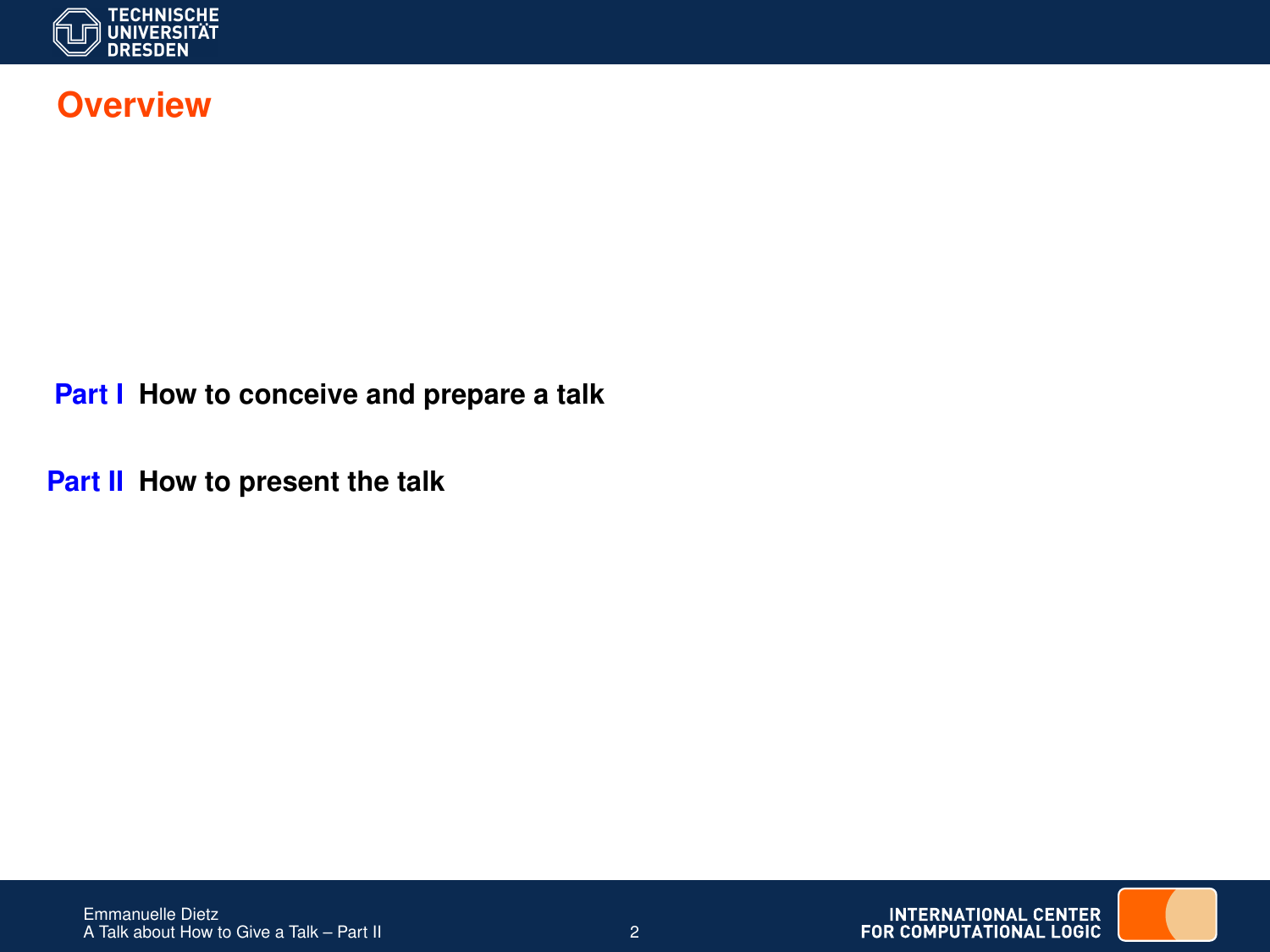

### **Practice and Test the Presentation**

- ▶ **Practice your talk** (Maybe: in sections first, then entire talk)
	- . **Don't read your talk. Speak free**
	- **BUT: DON'T memorize your talk!**
- **In Stay within Allotted Time**

**Prepare talk that is a few minutes shorter than the time slot But: you might speak faster than when just training**

#### **In Mimic the real event:**

- **Practice by saying the words out loud!**
- $\triangleright$  If possible, practice talk in room/lecture hall where you'll actually give it
- . **Ask colleagues to attend and to give you feedback**
- . **Practice answering questions with your mock audience**
- I **Allow 2 days after each practice talk to implement changes.**
- I **Videotape your talk**

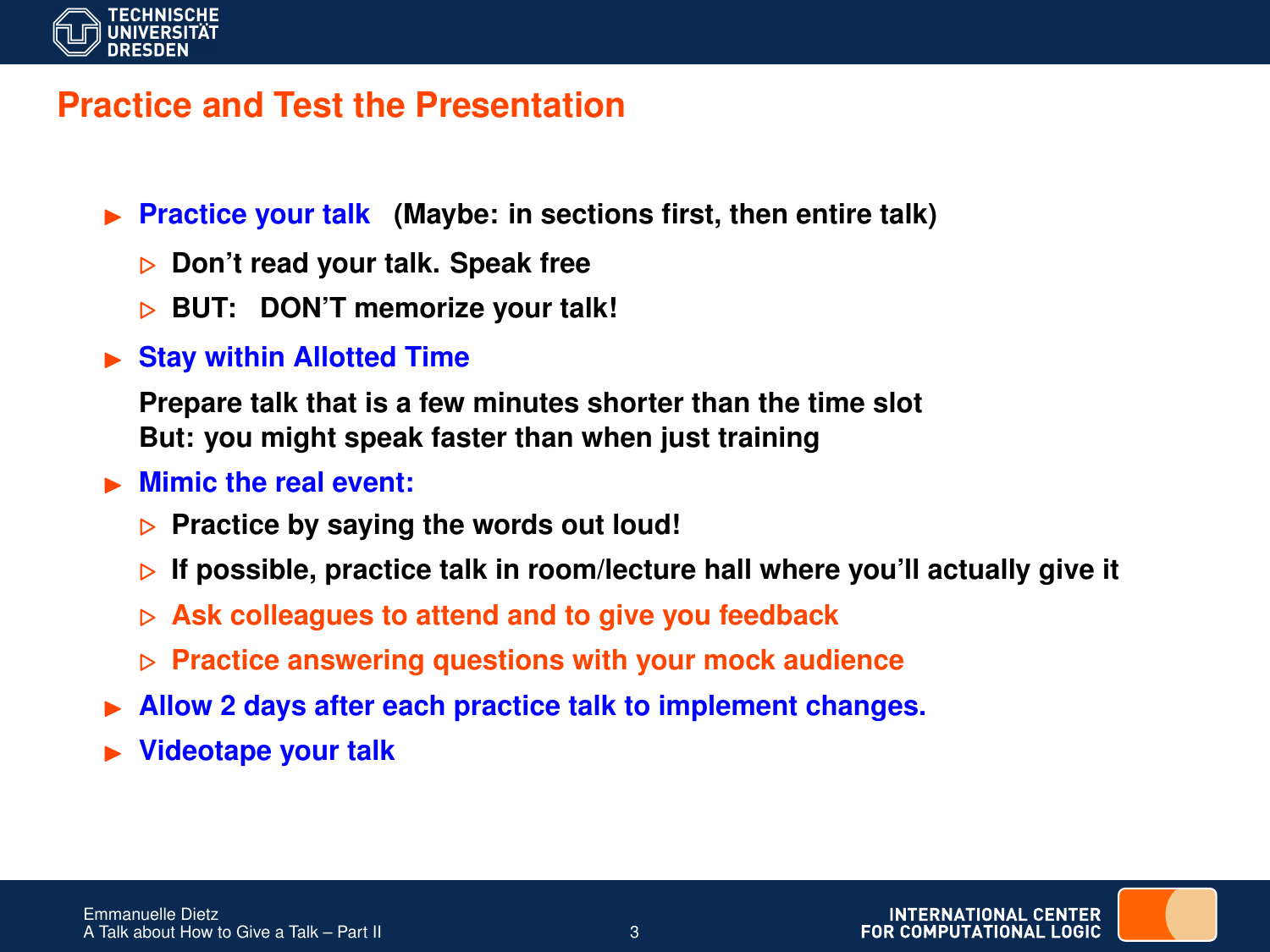

# **Towards Presenting Your Talk – The Night Before**

#### **Go through your slides the night before**

**Maybe: Do final polishing If possible: adjust your slides to audience**

**Your talk must be absolutely fresh in your mind**

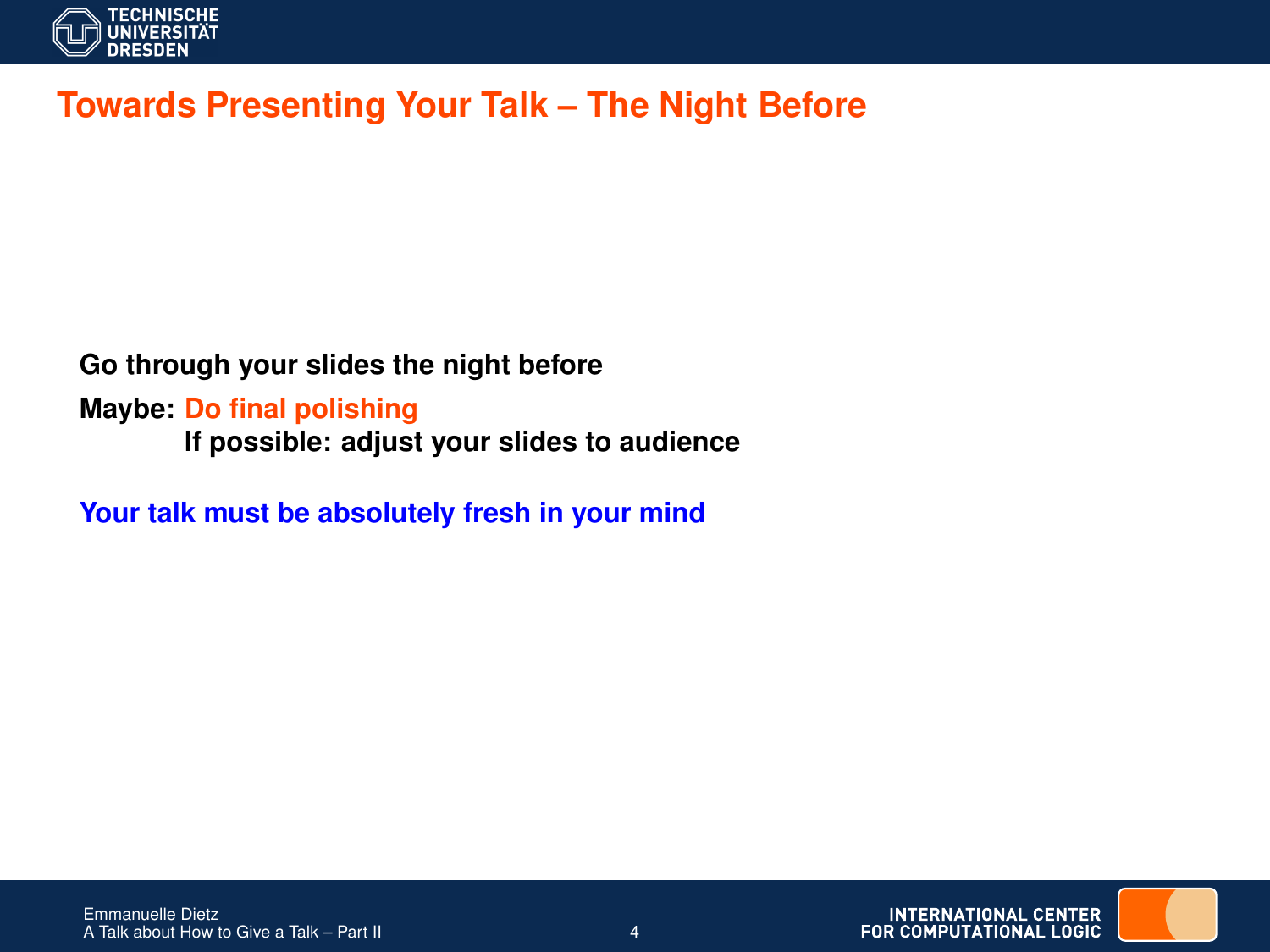

# **Before Presenting Your Talk – Good Manners**

#### I **Arrive well ahead of time**

At a conference / workshop:

**Meet session chair before the session starts**

**Session chairs like to know that you're around and might want to tell you how they intend to run the session**

#### **Fest laptop etc in break before**

**If everybody is waiting, but you can't start, gives no good impression**

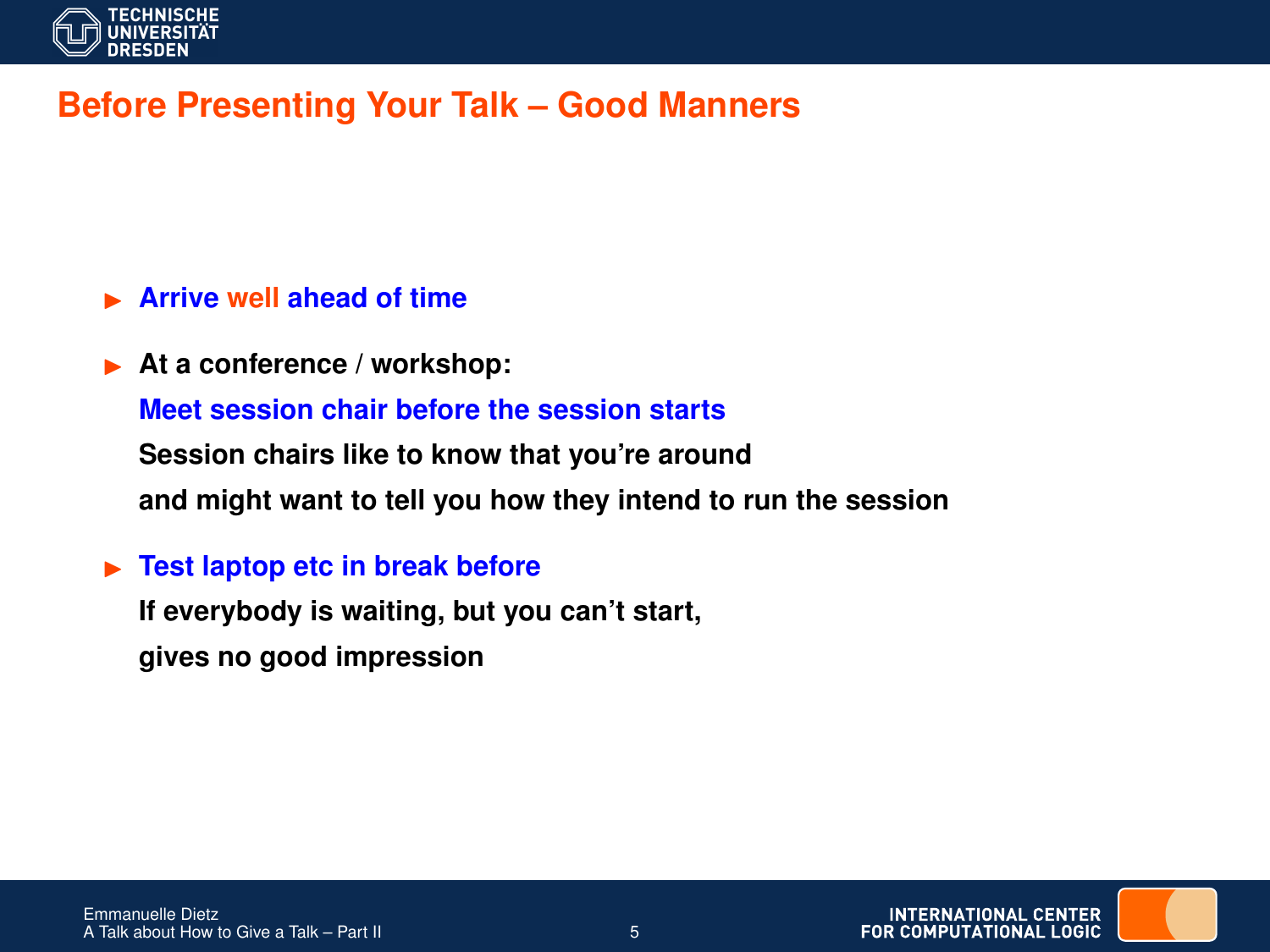

# **Starting Your Talk**

**Use your title slide as "background" to introduce yourself**

#### **Don't Skip Personal Introduction!**

- ► It's rude! You're asking people to listen to you, **but they don't know who you are**
- **Pronounce your name tell which university you come from which research group you belong to focus of work of this research group.**

Most people don't focus immediately on your message **It takes a couple of minutes to get accustomed to speaker's voice and speaking style**

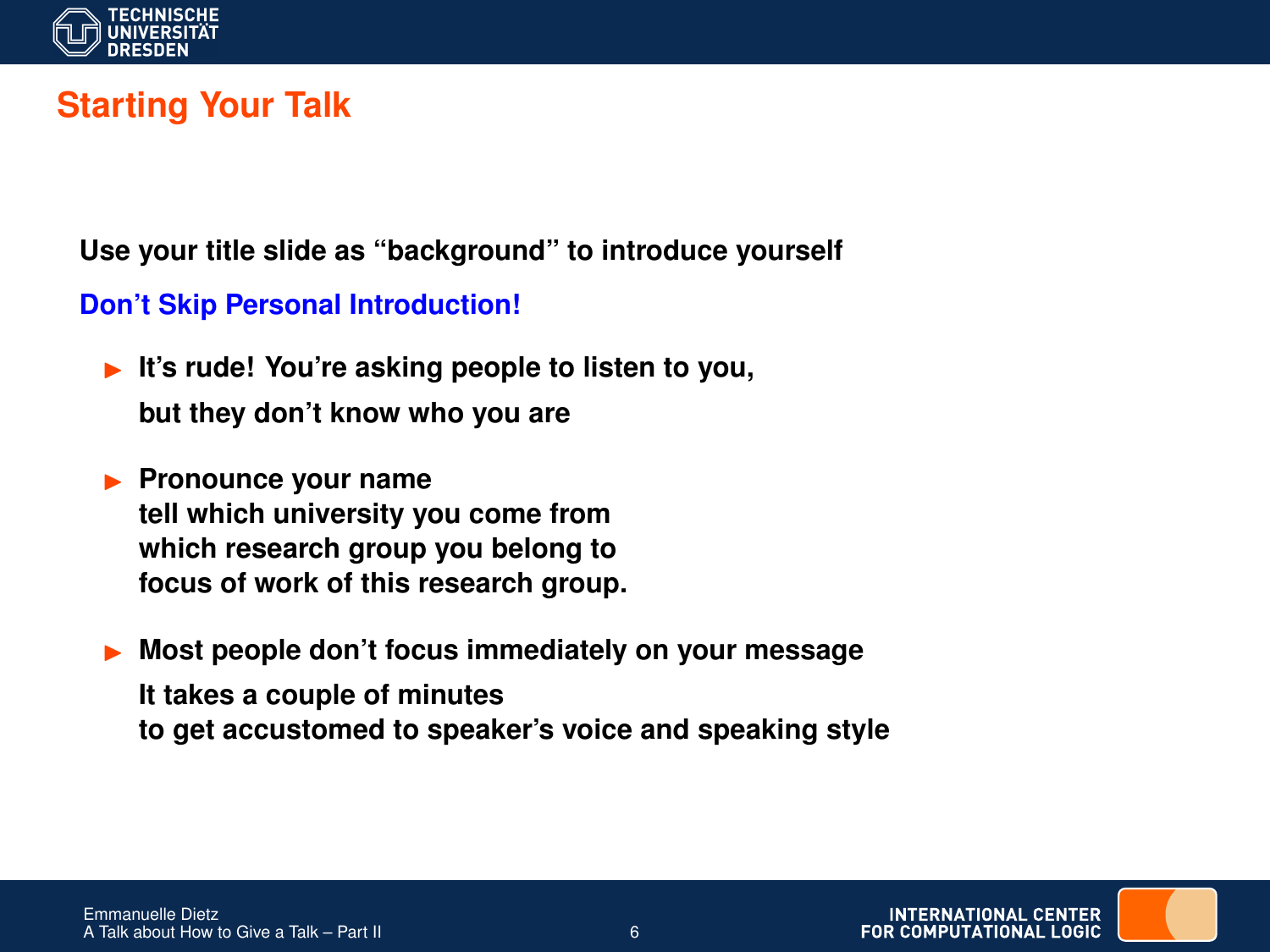

# **Finishing Your Talk**

**Don't just stop talking Present a Conclusion**

- Ask: what do I want my audience to think about when they leave?
- I **Summarize main argument: key idea, main result**
- I **Maybe ONE slide with few sentences (maybe just one sentence)**

#### **Finish on time**

- Audiences essentially stop listening when your time is up. **Continuing is very counterproductive**
- **Emergency Exit: Simply truncate and conclude Have a two sentence conclusion ready**

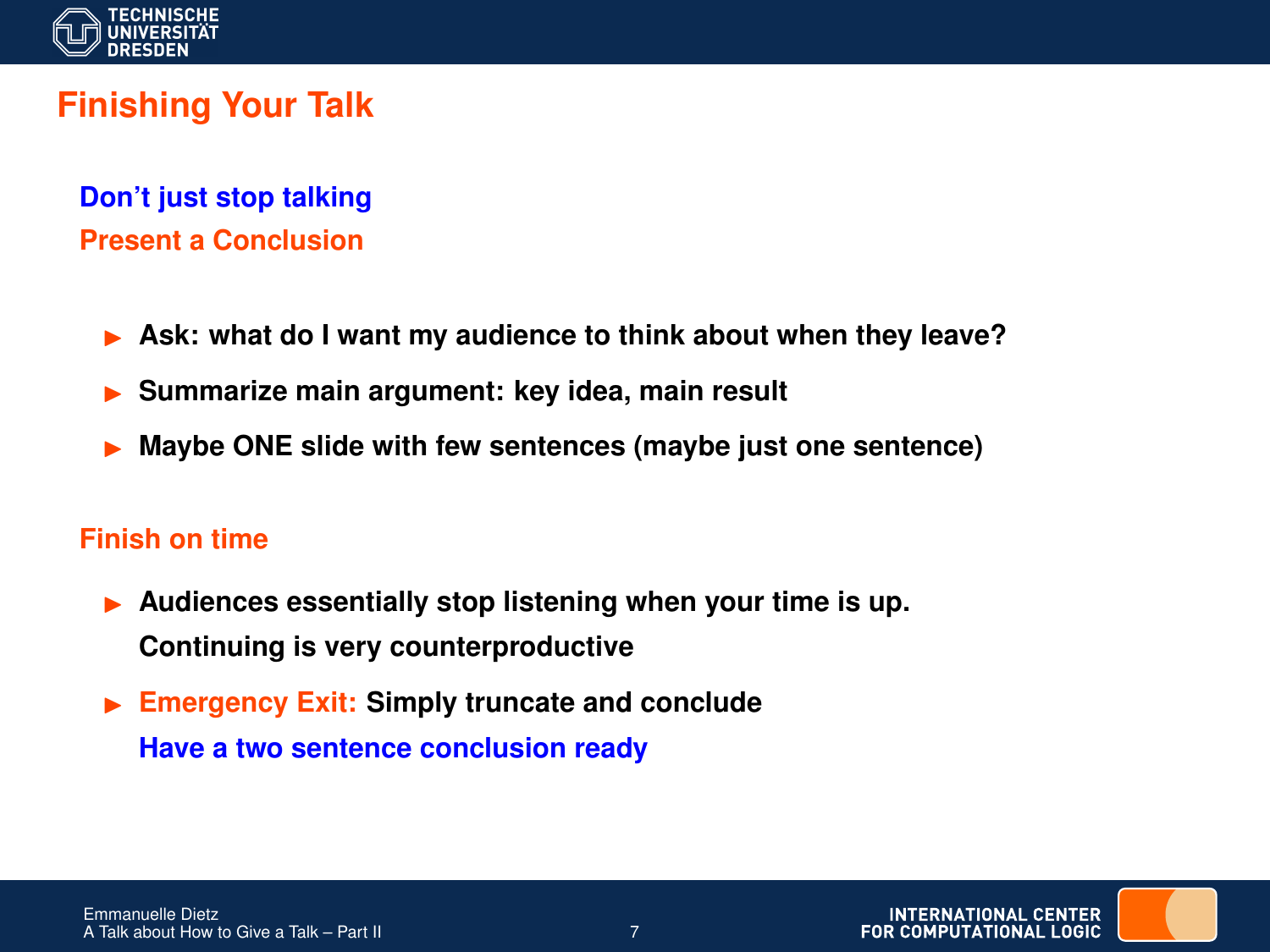

# **How to Present Your Talk – Enthusiasm**

**Your most potent weapon, by far, is your**

### **ENTHUSIASM**

- If you do not seem excited by your idea, why should the audience be?
- ▶ Your ENTHUSIASM wakes 'em up
- **ENTHUSIASM makes people dramatically more receptive**

### **In Use language such as**

**"this was surprising because" or "this was especially exciting because"**

**These words signal that the rest of that sentence will be important. And it makes the talk more interesting and engaging!**

I **However: Speak primarily to Inform, not to Impress**

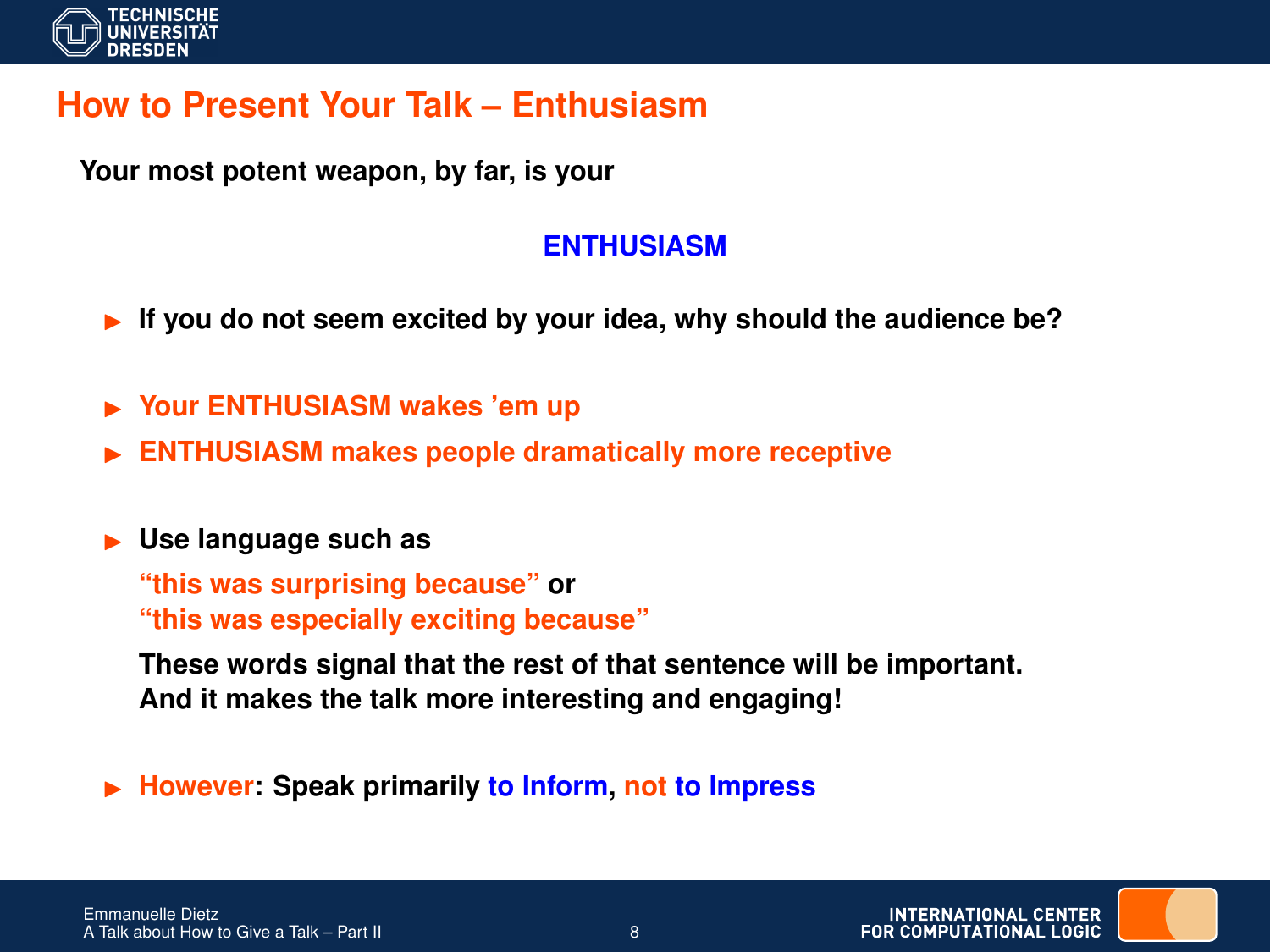

### **How to Present Your Talk – Main Points**

- ▶ Point at the screen, not at the overhead projector **BUT: Minimize use of laser pointer Don't move it over the screen all the time**
- ► Speak to the audience, not to the screen
- **IN Make eye contact; identify a nodder, and speak to him or her But don't speak just to one person**
- ▶ Watch audience for questions.
- I **Think of your talk as a conversation, not as a "lecture"**
- **Biggest mistake to make with title slide: Read the title slide verbatim Instead: Use the title slide to introduce yourself**
- Generally: **Slides are NOT your script (do NOT read them!) As you design your slides, remember: Slides are a tool to improve learning, they should assist you**

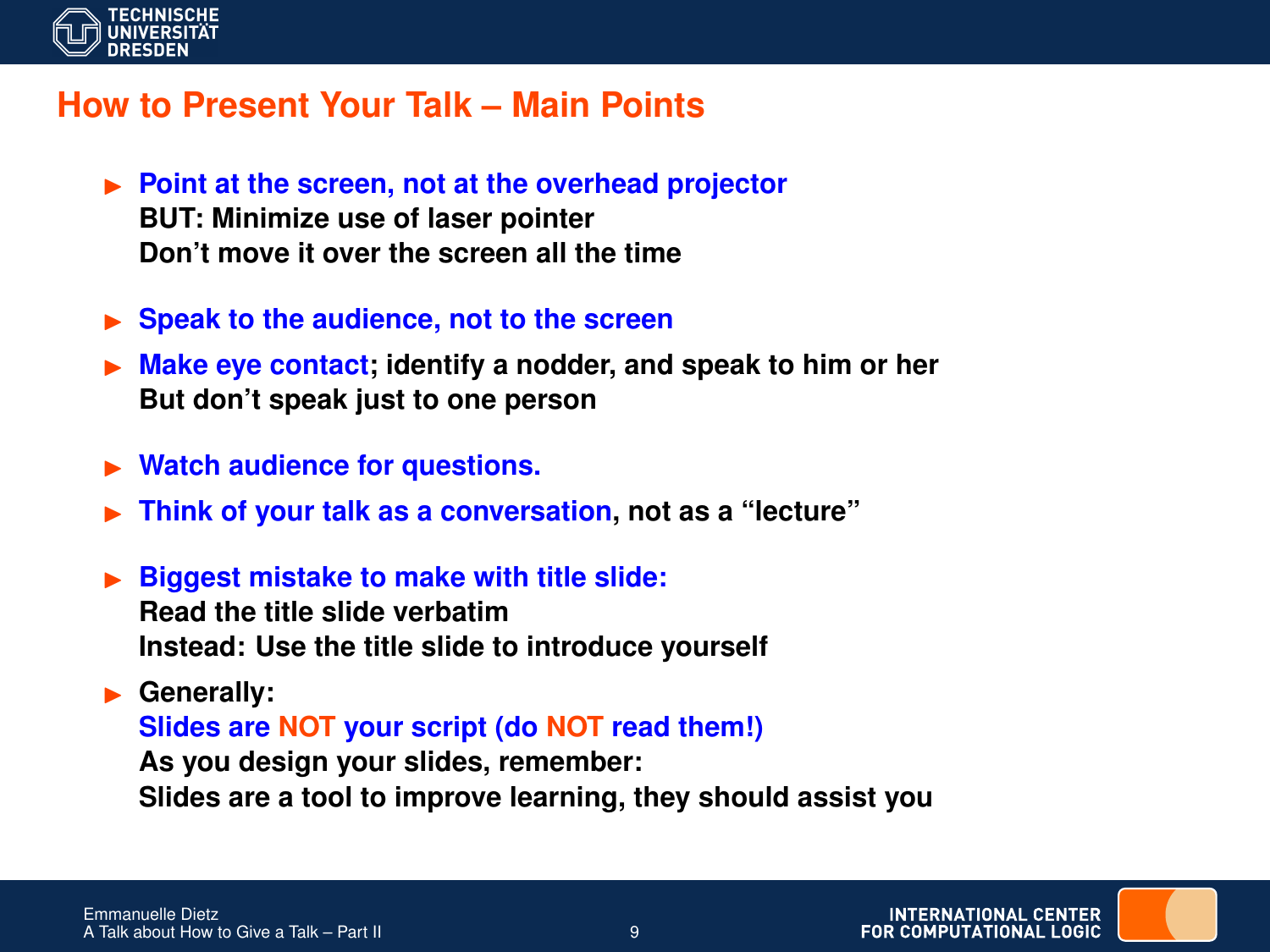

# **Being Frightened**

**If you don't feel nervous before giving a talk, especially to a large or unfamiliar audience, you are a most unusual person.**

**Remember:**

**the person who just gave that confident, assured presentation before you almost certainly felt just the same.**

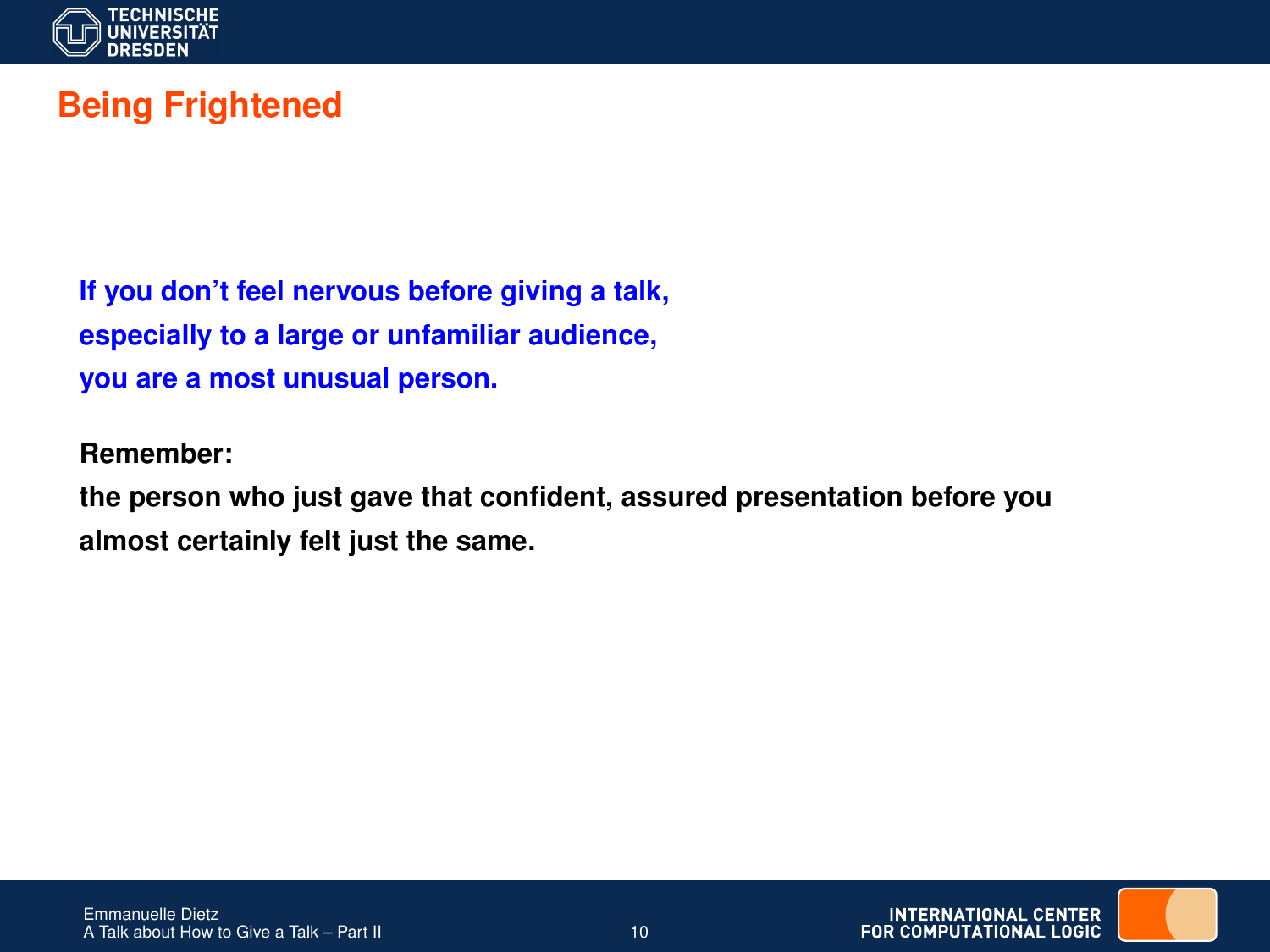

### **Strategies for Coping with Nervousness**

- I **Remember: Some nervousness is natural**
- I **Remember: Audiences don't usually perceive a speaker's anxiety**
- Interaction with audience helps . . . ask questions
- Interaction with audience includes eye contact!
- Arrive early, become familiar with auditorium, try to meet a few people
- I **Practice . . . Doesn't make a talk perfect, but makes for confidence**
- **Have realistic expectations ... which should not include giving a "perfect talk"**
- **► Script your first few sentences precisely (** $\implies$  **no brain required)**

### **Final hints**

- If possible: Move around a lot, use large gestures, wave your arms
- I **Deep breathing during previous talk**

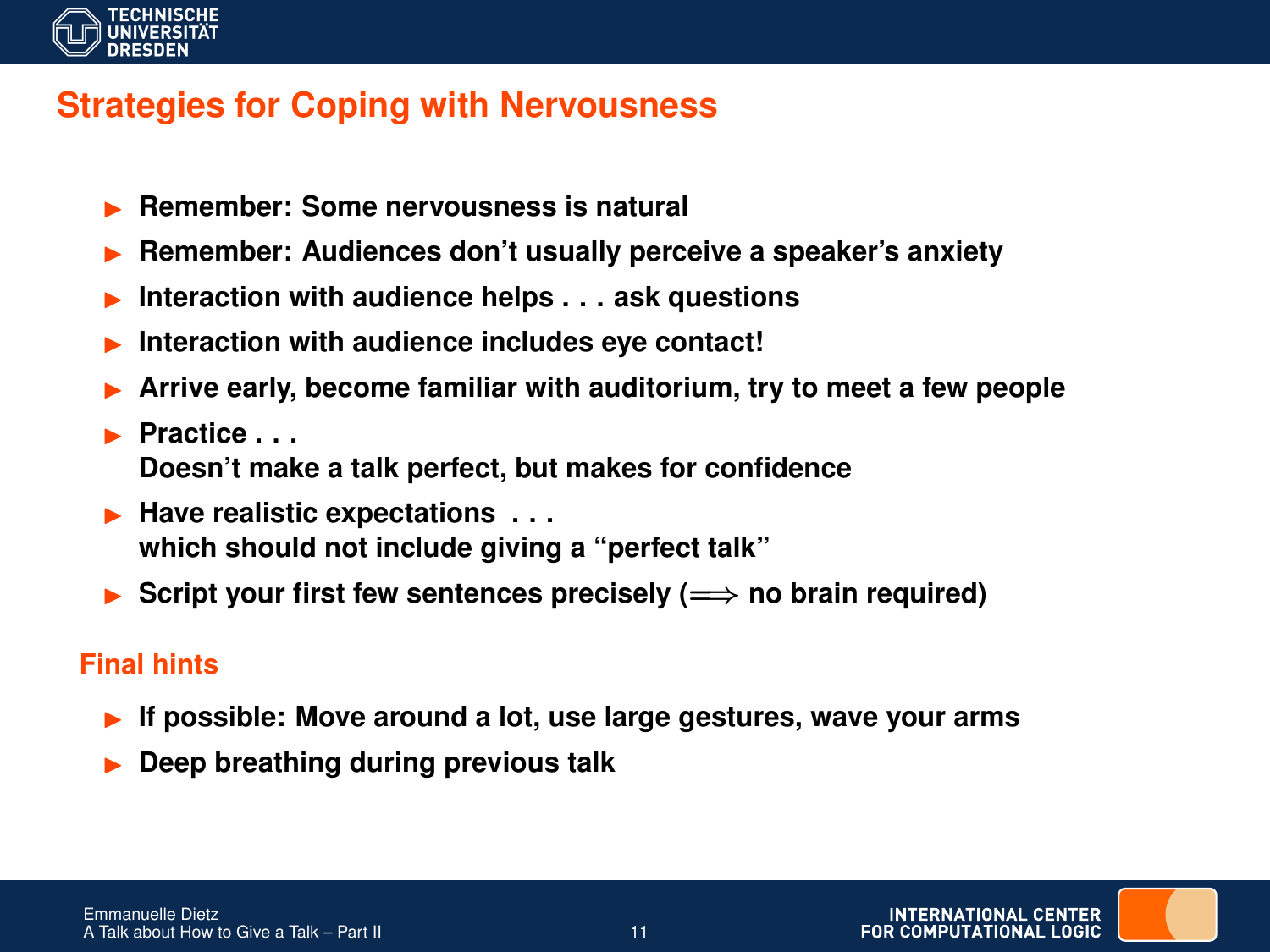

### **Nonverbal Communication**



I **Eyes**

**Body Language** 

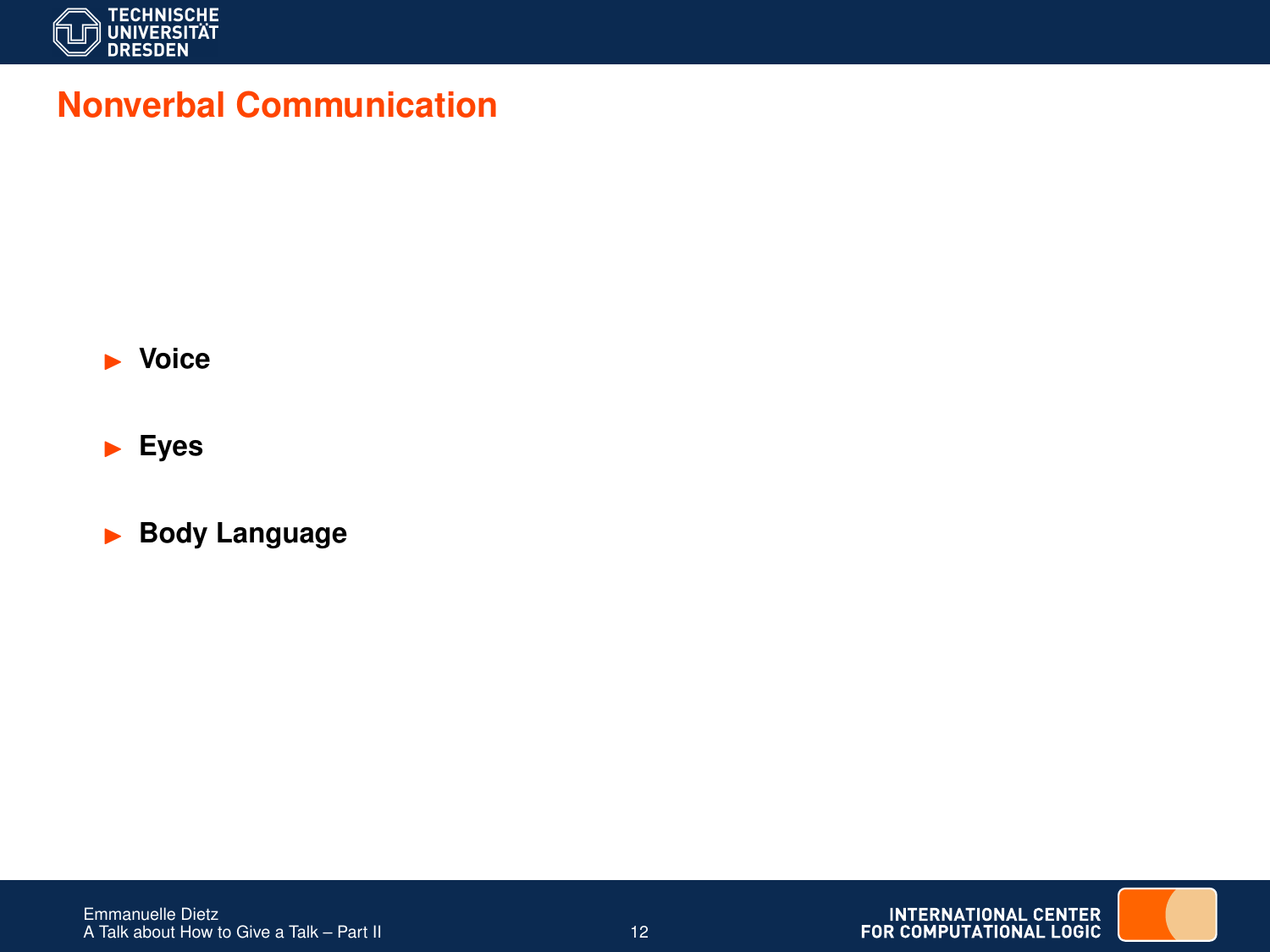

### **Nonverbal Communication — Voice**

- I **Drink a little warm water before speaking . . . relaxes your vocal cords**
- I **Keep water next to you at podium (if throat is dry)**
- Avoid common habit of letting last words of sentence drop
- I **Avoid letting last words of sentence rise (sound unsure)**
- I **Be aware of use of "fillers" (er, ah, ummm)**
- I **Use pauses . . . for emphasis**
- I **Slow down! Nervousness tends to make people talk faster (and higher pitch)**

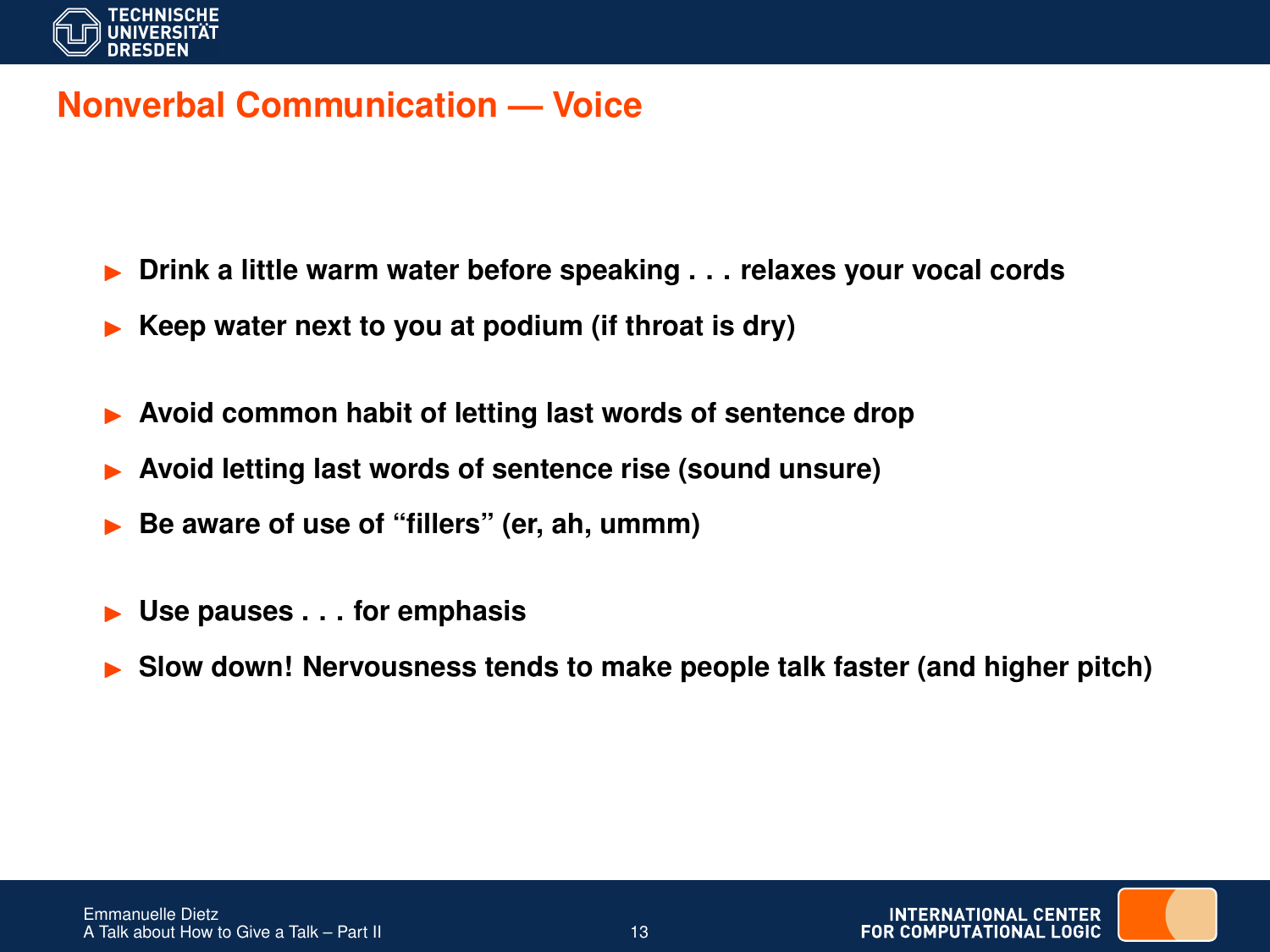

# **Nonverbal Communication — Eyes**

#### **Where to look?**

- **Do not stare at your slides**
- ▶ Tell your story to your audience (not the screen)

**Look your audience in the eye**

**Allows you to read visual "cues" (smiles, nods)**

► Look at all of your audience (including the back row) **Don't just look at the chairman or at the most important person Look at different parts of the audience**

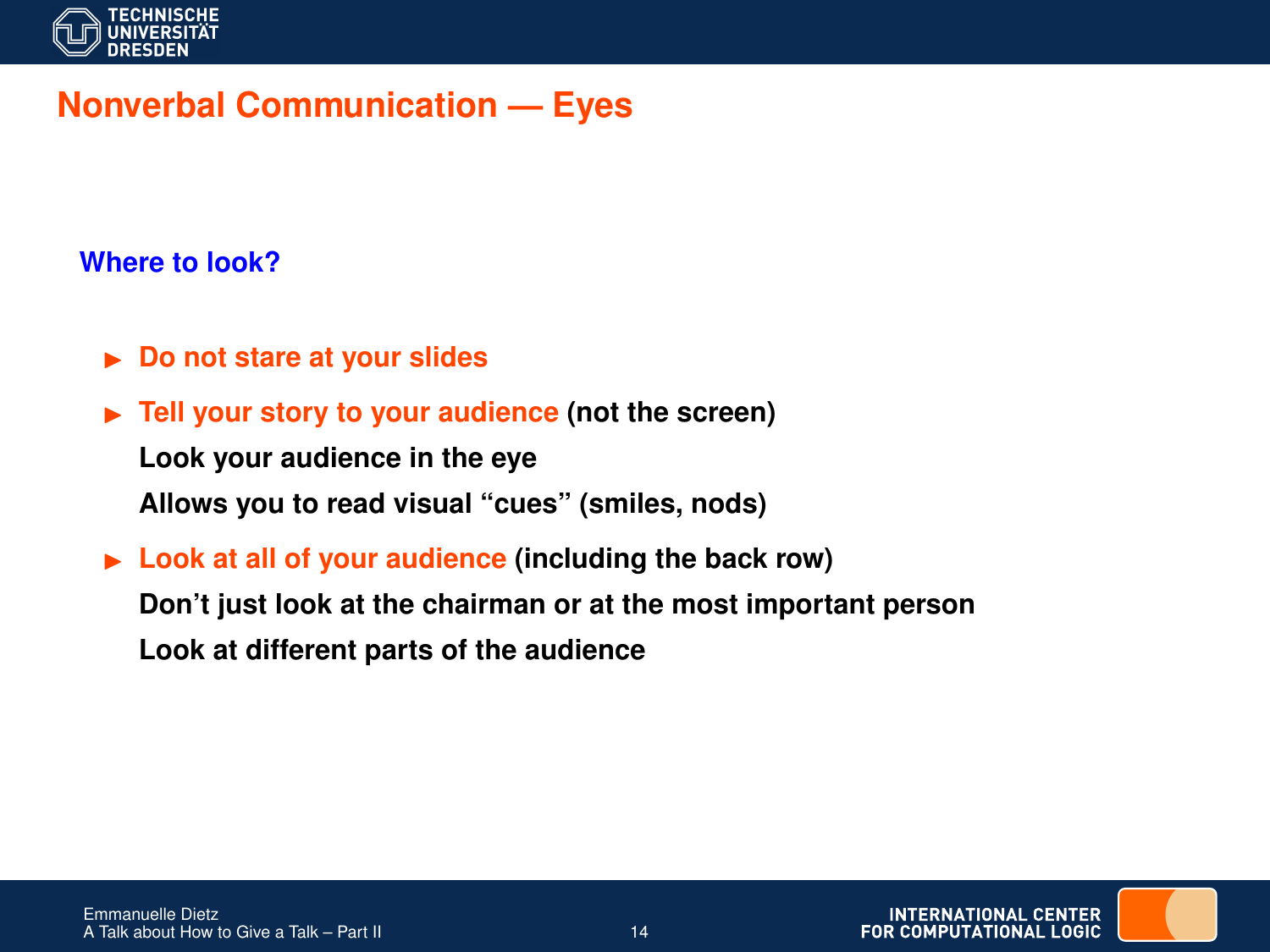

# **Nonverbal Communication — Body Language**

**Body language sets "first impression"** 

**Impressions are crucial, unfortunately difficult to change**

- ▶ The Very First Impression: Walk "confidently" to podium
- **Discussion Discussion Take a moment before you begin – put papers, water down Look at the audience and smile! (while you are introduced)**
- ► Get out from behind the podium

**But don't roam aimlessly (caged animal)**

**EXECUTE:** Avoid repetitive gestures:

**Clearing your throat, twirling your hair, opening and closing jacket Avoid fiddling with objects on podium (your glasses, pencils, . . .)**

▶ Videotaping is very helpful for discovering Distracting Mannerisms

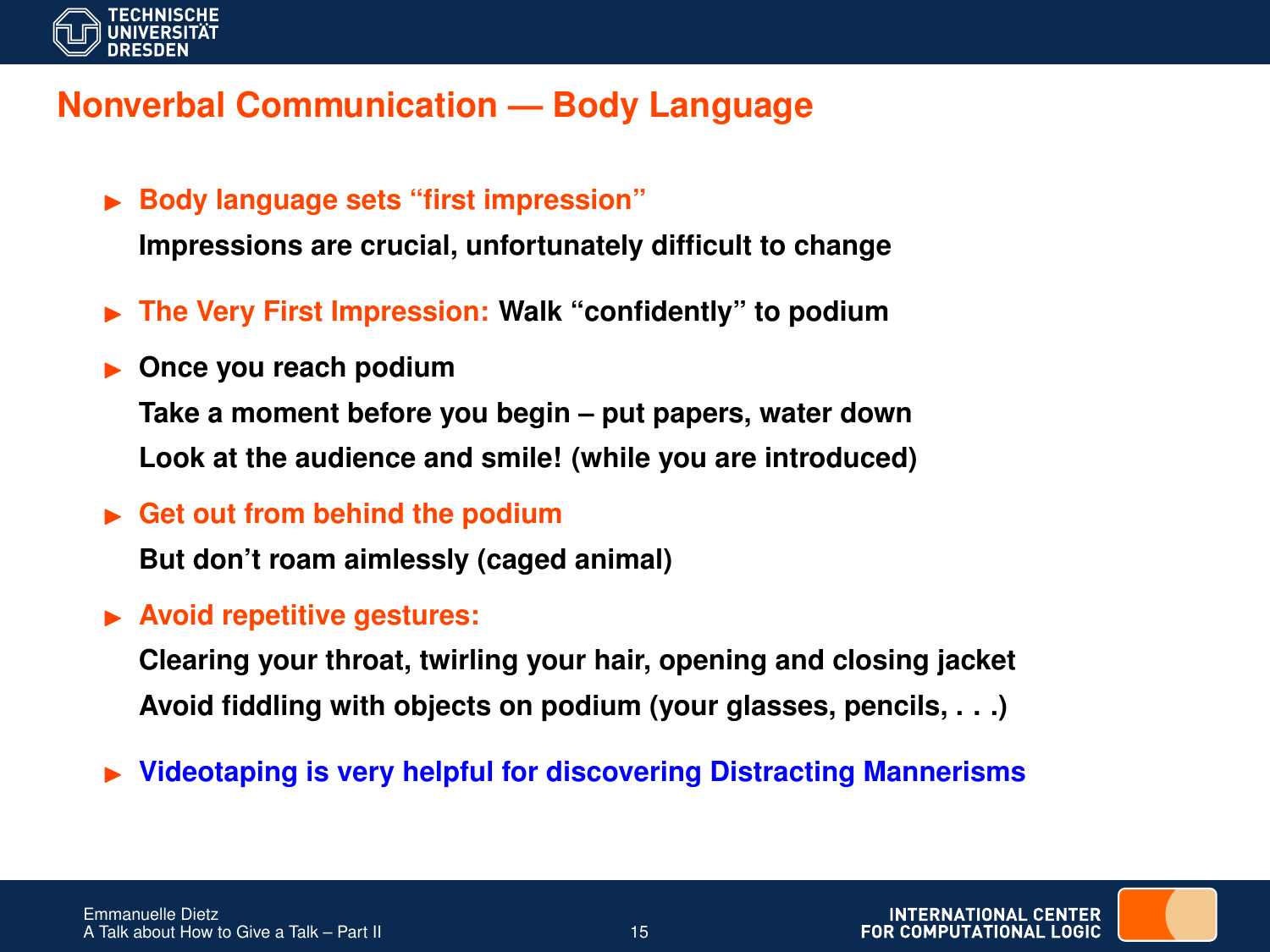

# **Questions During the Talk**

# ▶ Questions are not a problem **Questions are a golden golden golden opportunity to connect with your audience**

- $\triangleright$  Specifically encourage questions during your talk: **pause briefly now and then, ask for questions**
- ► Be prepared to truncate your talk if you run out of time.

**Better to connect to the audience, and not to present all your material**

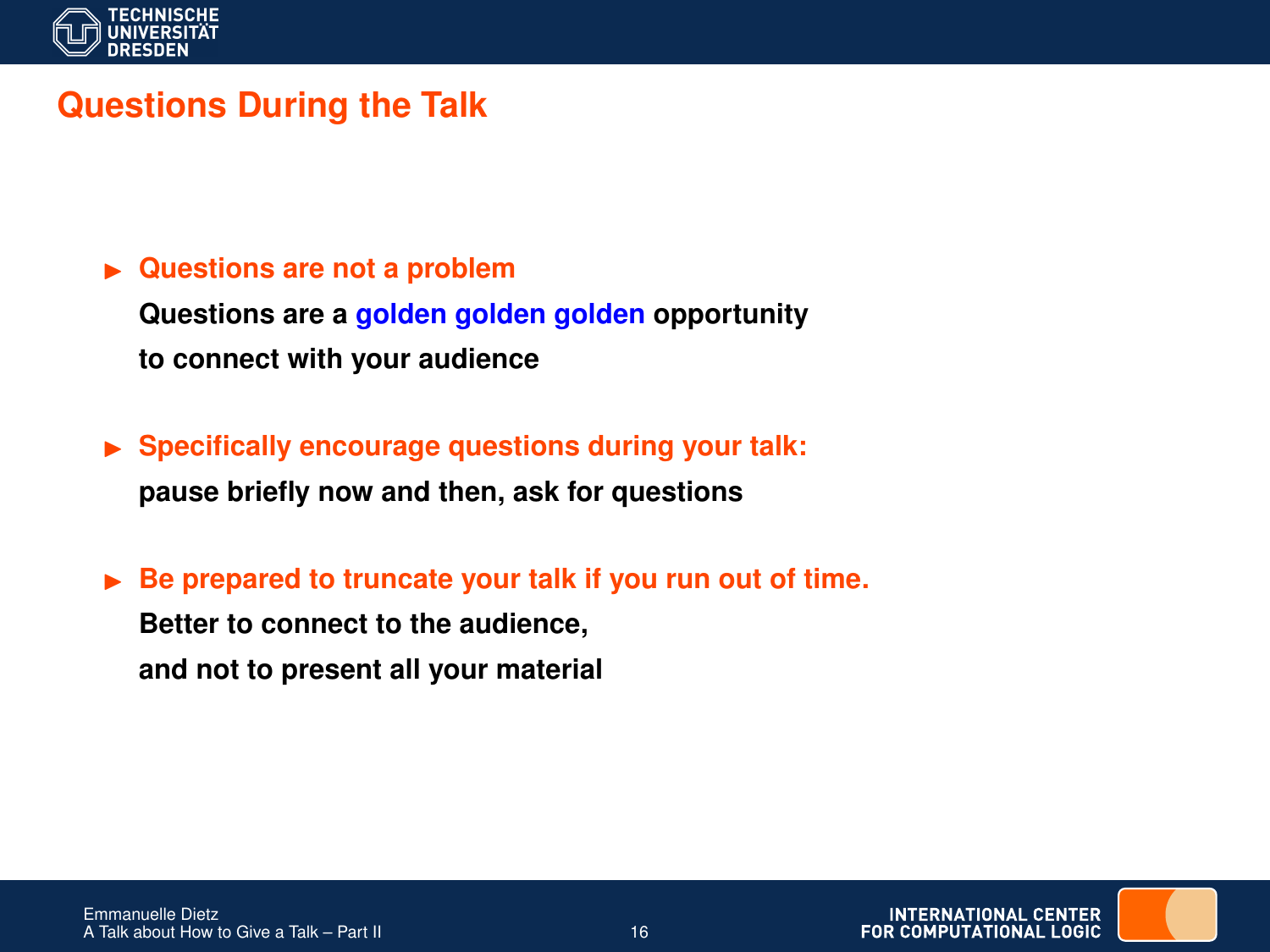

# **Question and Answer Session — Preparation**

### ▶ Talk to other scientists about your work!

**You'll learn what the common questions are, and how to answer them.**

**E** mock audience

**Ask friends/colleagues to listen to your talk and to ask questions**

**Example 12 Think about audience** 

**what types of questions they're likely to have**

**Fig. 3** Think about your research — any limitations?

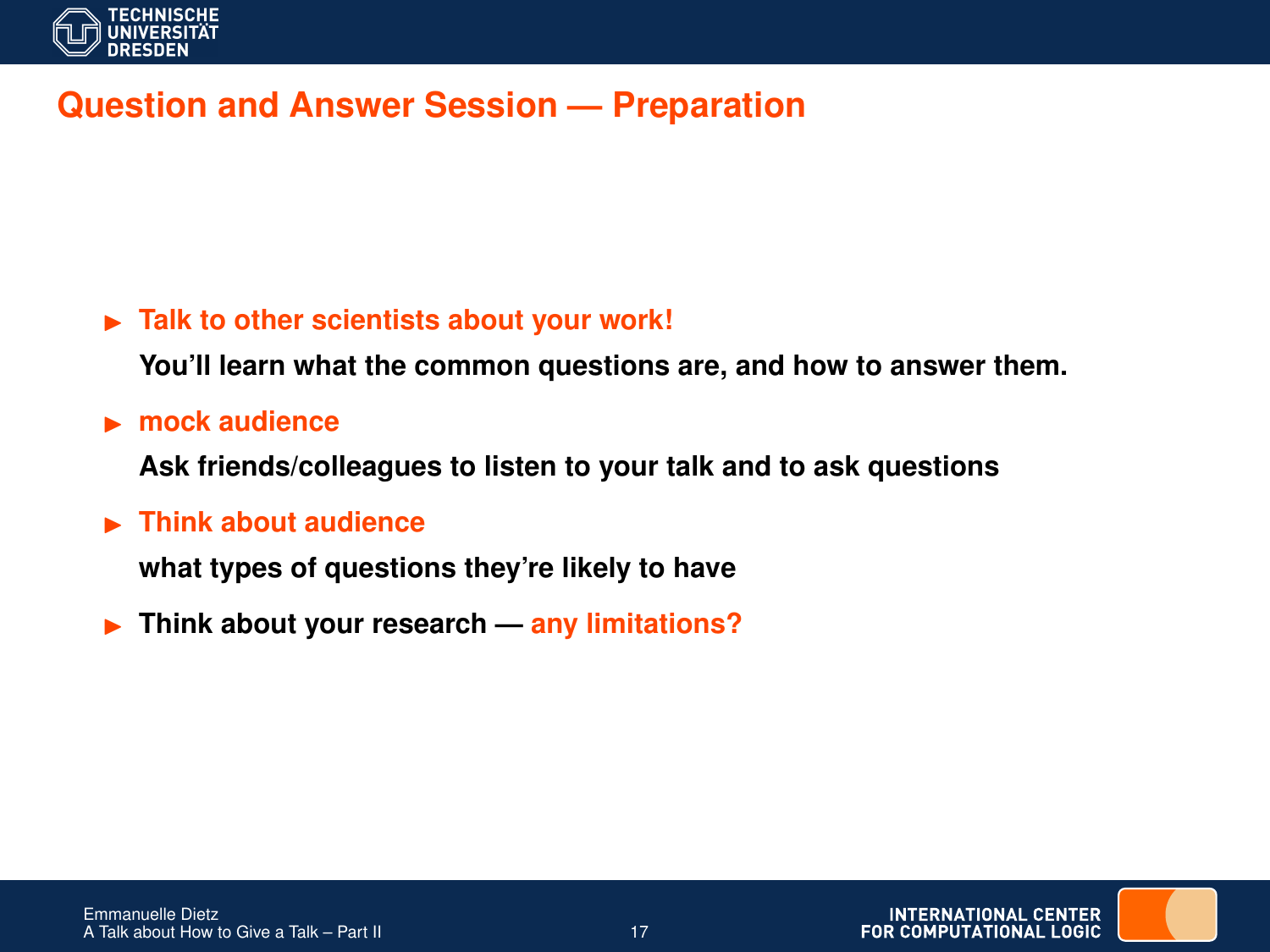

### **Question and Answer Session — Hints**

▶ Tell audience when you'll take questions

**E.g., at end of talk, usually time for questions already foreseen**

 $\blacktriangleright$  Make sure to save time for questions!

**Often scheduled anyhow**

► Avoid the 2 most common errors speakers make

**Start speaking too quickly (allow person to finish question!) Saying too much — answer question, briefly**

▶ Restate / rephrase / summarize question

**Gives you a few moments to prepare answer**

**Allows everyone to hear the question**

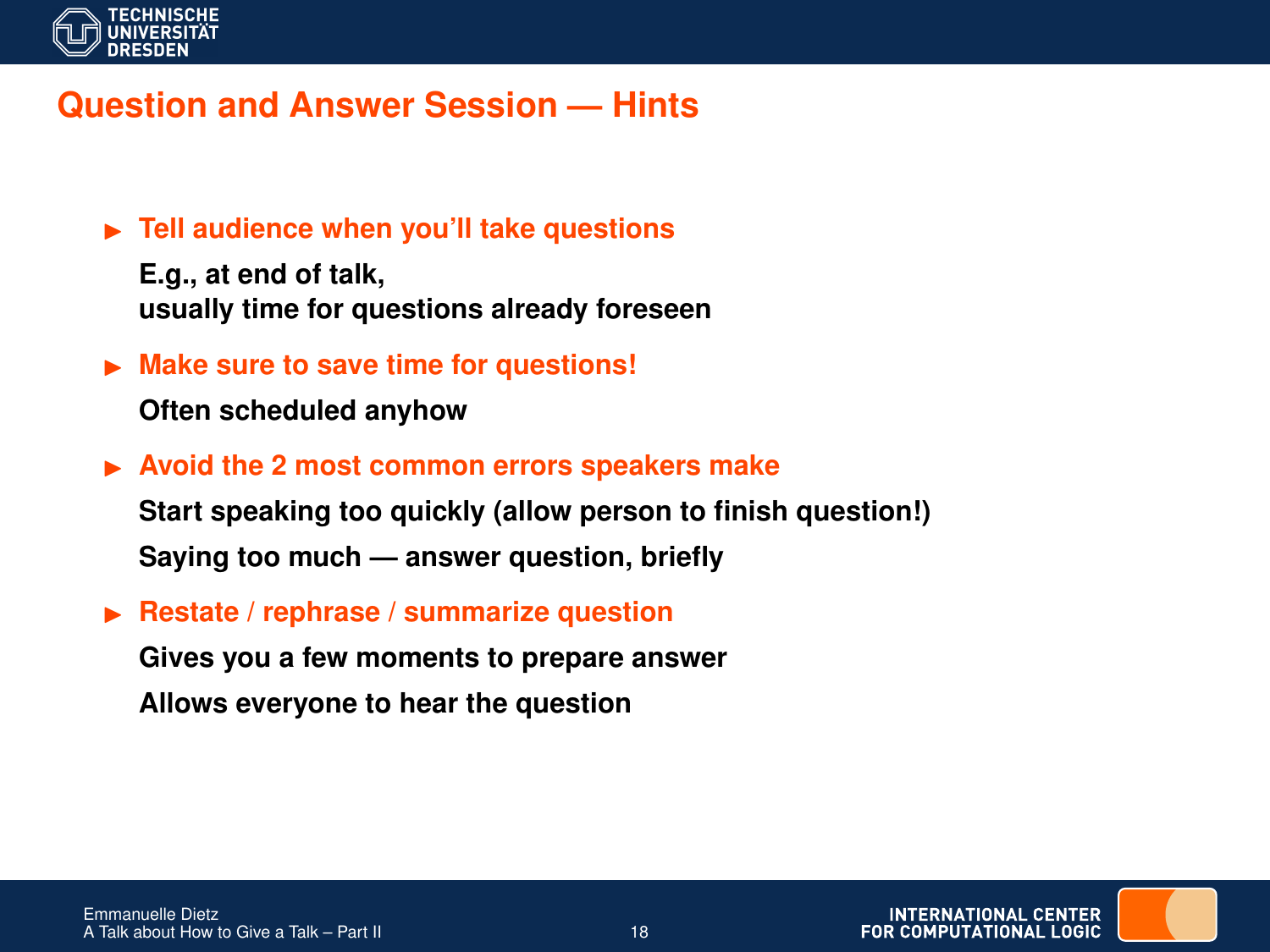

### **How to Handle Difficult Scenarios**

#### ▶ What if you don't know the answer?

**Be honest: "I'll try to find answer and will get back to you"**

### ► What if one person monopolizes Q and A?

**You need to control Q and A (if the session chairman doesn't) e.g., "In order to give everyone a chance . . . " "Maybe we should discuss these details during the next break . . ." then turn away, break eye contact**

#### ► What if a person asks 3 questions embedded in 1?

**Answer 1 question: "I believe your main question regards..."**

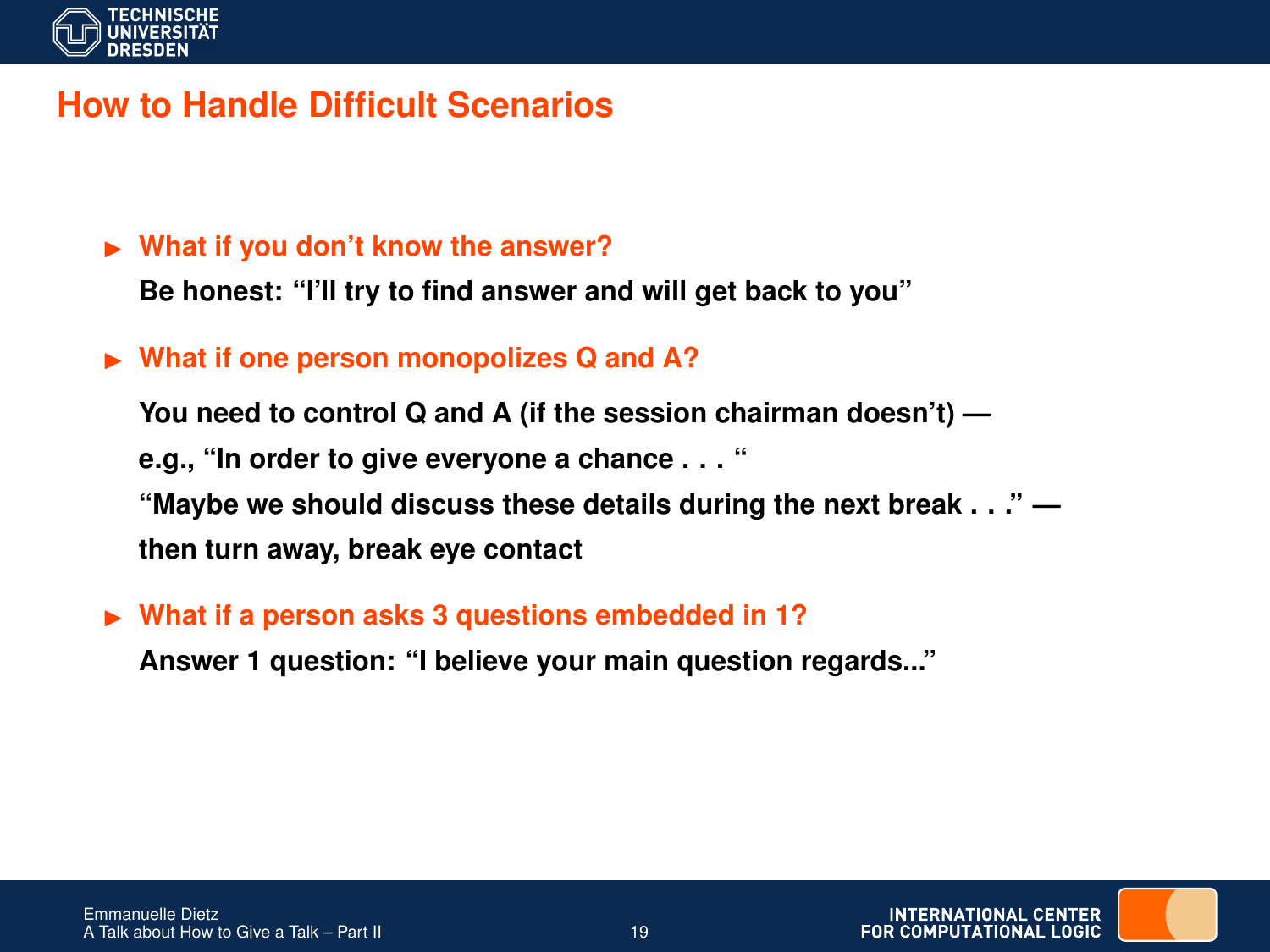

# **If English is Not Your Mother Tongue**

► If you cannot understand the question, **state that English is not your native language and ask the person to speak slowly, clearly**

**If English is not the native language of questioner and you have difficulty understanding the question, ask the person to repeat . . . once**

► If you still can't understand the question,

**ask to speak with the person following your talk**